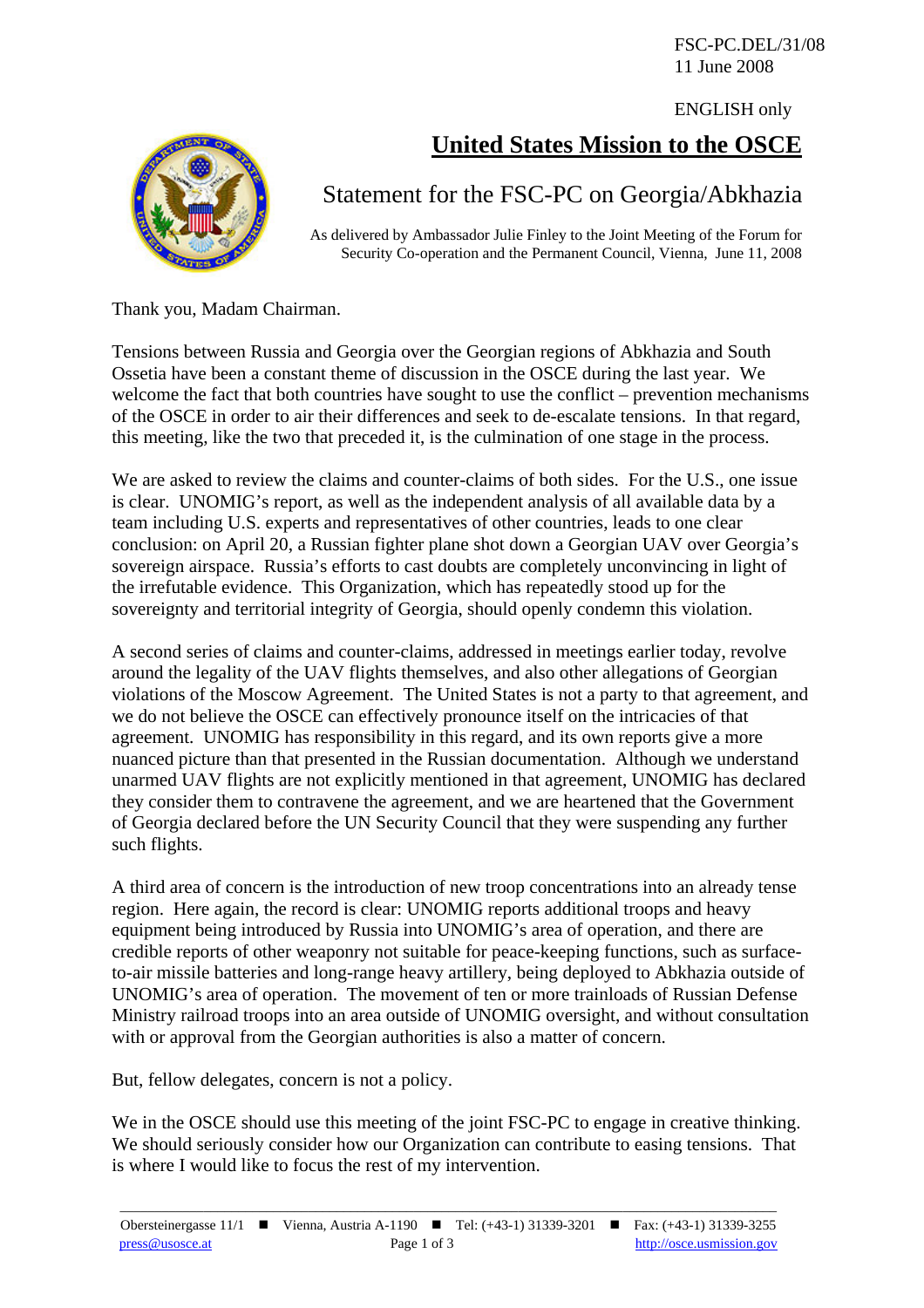The gradual building of confidence, creation of clear channels of communication, flexibility on the part of all interested parties, and a significant contribution from the international community will be key to any lasting progress in Abkhazia. All parties will best be able to avoid conflict in the near term if each evaluates the actions of the other accurately – something which we fear has not been happening consistently, as the claims and the counterclaims we have seen during this process reveal. The Organization for Security and Cooperation in Europe (OSCE) can provide avenues to share accurate information. We see this invocation of the Vienna Document process as a reassuring first step in that regard.

For example, given UNOMIG's limited mandate, the OSCE could perhaps coordinate with and supplement UNOMIG, should the UNSC concur, working in areas outside of UNOMIG's responsibility.

We should call for the withdrawal of military equipment recently sent to Abkhazia by Russia, and could task our Chairman-in-Office to lead negotiations aimed at that goal.

The Vienna Document offers suggestions for other types of measures that could complement such efforts, for example, inviting other OSCE states to visit areas of interest and/or concern. An important confidence-building step would be a Russian pledge to forego unilateral steps and to reduce its military presence in Abkhazia to the level that preceded the recent increase in tensions. In our view, this would be important to de-escalating the situation.

Clear declarations from the OSCE or our Chairman in Office encouraging the parties to avoid a return to inflammatory rhetoric could also be an important step toward de-escalation. The meeting between Presidents Saakashvili and Medvedev in St. Petersburg last week was an important step in this regard, but more should be done.

These steps, in our view, would all contribute to a de-escalation of the immediate tensions, and allow all sides to focus on reinvigorating the peace process through direct negotiations between the Abkhaz and the Georgian government. President Saakashvili recently unveiled new ideas that we consider worth pursuing further; they need to be elaborated on, and serious direct discussions between Tbilisi and Sukhumi should begin. An agreement on the non-use of force could be an element of that process, but should not be seen as an end in itself. A further confidence-building measure might include expanding the composition of the CIS peacekeeping force – perhaps first by including other members of the CIS, in an effort to boost Georgian confidence in the work of the peacekeepers. It is vital that the peacekeepers act to ensure the safe return of refugees to all parts of Abkhazia.

Other measures that could contribute to advancing negotiations might include humanitarian measures that focus on health concerns of the local population. As negotiations proceed along these lines, it will be helpful to broaden participation by the international community to ensure greater political (and economic) commitment to the negotiations process by actors outside the immediate region.

Madam Chairman, the FSC-PC format is a step above our previous debates on military technicalities in the FSC. This forum requires us to begin to lift our eyes above the debate about military matters, and to turn our attention to addressing the root problems. Military movements could well prove the spark, but in the long-run we need to clear away the tinder